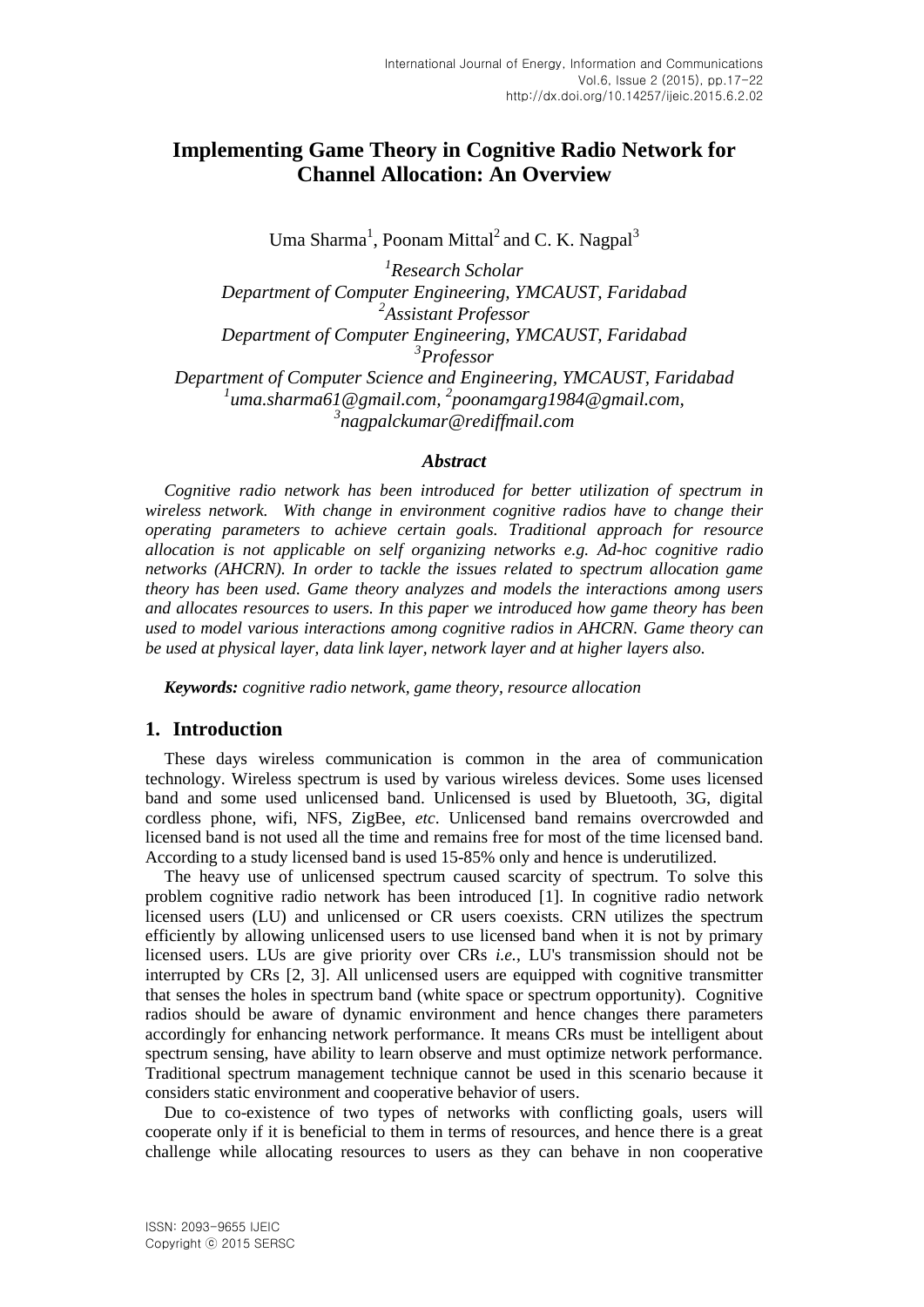manner. In order to resolve the challenges in CRN, we need some analyzing tools that can control the CRN and optimize the performance of network. Game theory provides variety of mathematical tool that that can be efficiently used in studying, modeling, and analyzing the cognitive interaction process, and designing efficient, self-enforcing, distributed and scalable spectrum sharing schemes [4].

Game theory is a mathematical tool which is used to study various interactions between rational players. It provides the tools for predicting the result of various interactions between users with conflicting goals. In the recent years game theory has gained popularity in CRN. Game theory plays a significant role for resource management in CRN.

Remaining of the paper is organized as follows. In Section II, resource management problem is shown. In Section III basics of game theory are discussed. How game theory has been applied in CRN for channel allocation is discussed in Section IV. In Section V paper has been concluded.

## **2. Resource Management in CRN**

Objective of spectrum management is to provide good QoS to CR users and minimizing interference to licenses users when resources are allocated to CR users, while keeping two points in consideration [5]: first is channel selection and power control, second is spectrum coordination while sharing spectrum with licensed users. Based on game theory resource allocation technique can be classified as: 1. overlay spectrum sharing 2. Underlay resource sharing.

| <b>Spectrum access</b>       | <b>Description</b>                                                                                                                                                                                                                                                                                                       |
|------------------------------|--------------------------------------------------------------------------------------------------------------------------------------------------------------------------------------------------------------------------------------------------------------------------------------------------------------------------|
| Overlay<br>spectrum sharing  | LUs allow the CRs to access the spectrum left unoccupied by<br>LUs. Spectrum sensing is required in this scenario to avoid any<br>generated interference to the licensed users. Overlay spectrum put<br>more effort on when and where the CRs may use/leave the available<br>band                                        |
| Underlay<br>resource sharing | Both LUs and coexist in a network and try to access the same<br>spectrum band. There for the transmission power for CRs should be<br>well-controlled to minimize the interference with LUs within<br>acceptable level. Its primary goal is to provide good QoS for CRs,<br>and to protect LUs from harmful interference. |

**Table 1. Spectrum Access Technique Description**

## **3. Basics of Game Theory**

Game theory is a mathematical tool that analyzes various interactions between rational players [6]. It is a collection of modeling tools that aid in the understanding of interactive decision problems. Game theory was first introduces in 1944 by J. von Neumann and O. Morgenstern. Game theory has been used in various fields from several years and has recently gained attention in the field of CRN.

Broadly game theory is of two types first is cooperative game theory which consider all CR users are cooperative and aims to maximize total network performance by achieving Nash Bargaining state. Individual user shares their vital information like utility with other users in network. Second is non cooperative game theory which considers CR users as rational users and aims to maximize their own utility function *i.e.*, allocating resources. This type of game converges at Nash equilibrium state. Individual users don't have access to the strategies and payoff of other users.As CRN have rational nodes there for non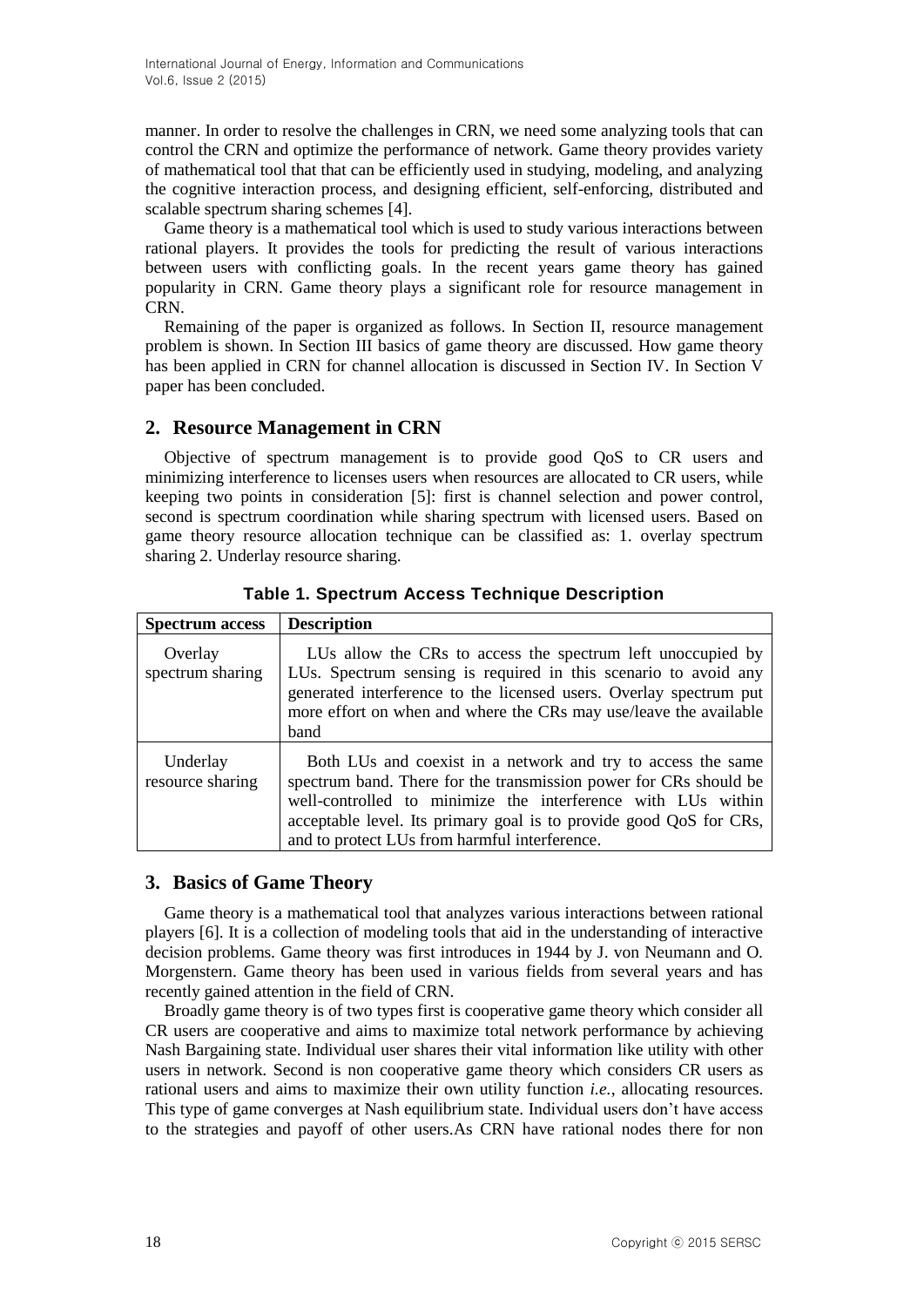cooperative game theory has been extensively used to analyze cognitive radio network in game theoretic framework.

Basically game theory has three components 1) set of players: in this context players are nodes of CRN. 2) Set of actions: in this context actions may be available modulation scheme, coding rate, protocol, flow control parameter, transmit power level, or any other factor that is under the control of the node. 3) Utility function: in this context it can be Throughput, delay, SINR, and QoS of CRNs.

Appropriately modeling utility function is one of the most challenging aspects of the application of game theory. Utility Function is a set of objective functions that each player wishes to maximize. Action chosen by a player is denoted by ai and action chosen by other players is denoted by a-i. a lot of utility functions have been considered related to the resource allocation problem in CRNs. Commonly used utility functions is signal-tointerference-plus-noise ratio (SINR)) which has been used to maximize the efficiency of spectrum.

#### **4. Study of CRN in Game Theoretic Framework**

Non-cooperative game theory is used to allocate channel to CRs in CRN. Aim of the game theory is to reach at Nash equilibrium state. The utility function of [7] is total throughput of links. For [8] utility function is based on interference to other links and interference from other links. While the utility function considered in [9] is weighted sum of received power, interference to other links and interference from other links. Here links are fixed *i.e.*, network is not mobile. Weights of these terms can be varied according to requirement of network *i.e.*, high overall throughput, low interference or a tradeoff between both. Throughput of CRN should not be increased at the cost of interference. Simulation showed best results when all the terms are weighted 1. Utility function used by system is

$$
U_i(s_i,s_{\cdot i})=+\alpha p_ih_{ii}-\beta \sum_{j=1,j\neq i}^N[p_jh_jI(s_i,s_j)]-\gamma \sum_{j=1,j\neq 1}^N[p_ih_{ii}I(si,sj)]
$$

Where first term denotes the power received at receiver from transmitter on same link, second term denotes the interference from other links and third term, interference to other links. The values of  $\alpha$ ,  $\beta$  and  $\gamma$  can be varied according to converge the system to a particular point according to the requirements like high throughput, low interference or combination of both.

To measure the performance of network a performance index (PI) for link has been considered based on overall throughput and interference to other users.

$$
PI_{\rm ii}=T_{\rm ii}-X(s_{\rm i, \rightarrow, \rm -i})
$$

Overall PI is defined as the sum of all N links' Pii.

In this paper [9] both cooperative and non cooperative schemes have been considered. In both cases equilibrium solution (Nash equilibrium) is needed. Here game reaches to multitude of NE.

- Bandwidth allocation based on cooperative game
- 1. Compare the potential function [8] at (t-1) and (t-2).

$$
P(s_i, s_{-i}) = \sum_{i=1}^{N} U(s_i, s_{-i})
$$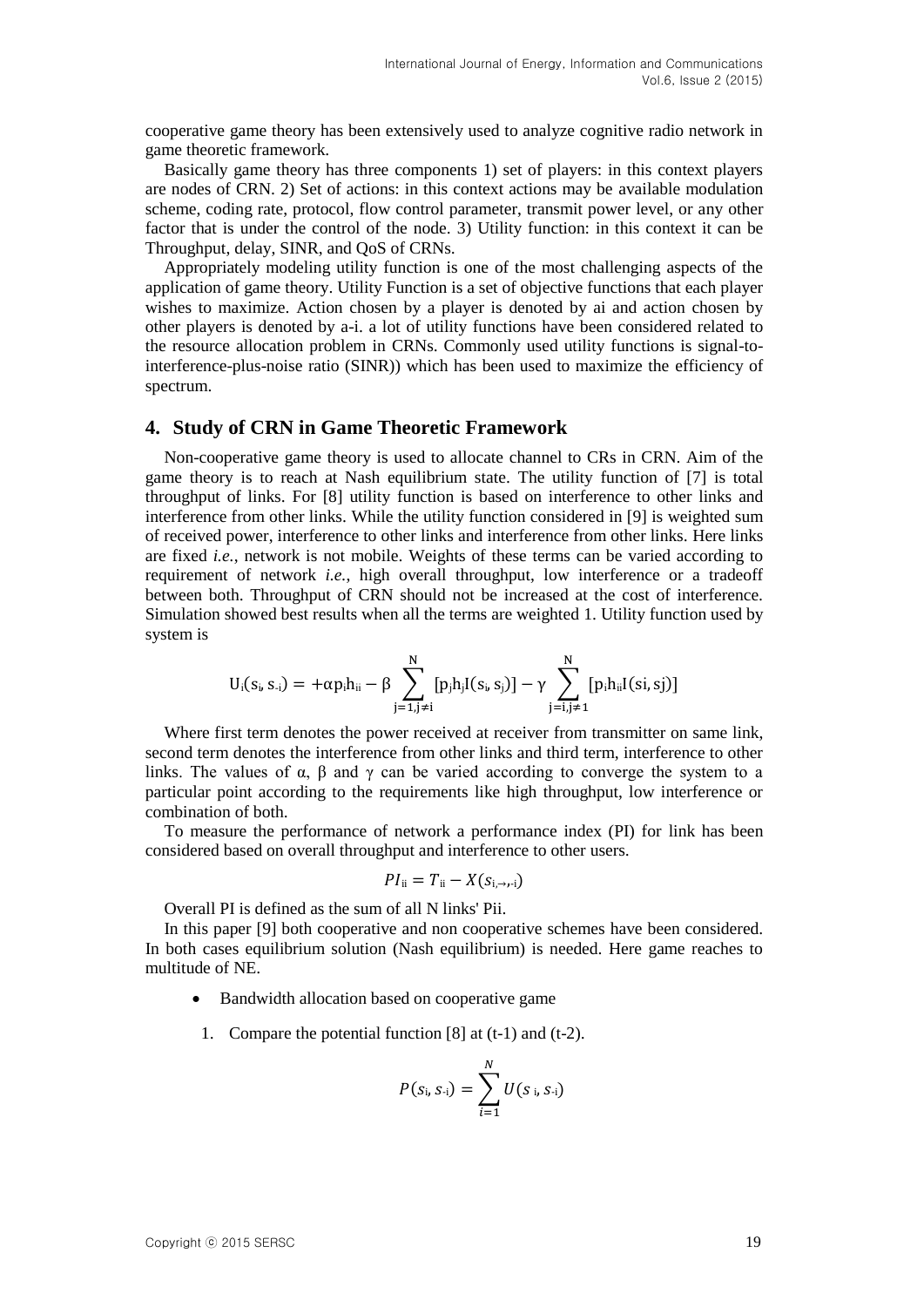- 2. If P (t-1)>P (t-2), increase the value of *width\_inc* by certain amount. Where *width inc* denotes the probability of getting that particular strategy at that time by user *i.*
- 3. Repeat the above steps for all iteration. The game will converge when all the values of matrix *weight\_ch* are 1 or 0. Here 1 represents that channel selected by a user. For remaining channels value corresponding to that user is 0.
- bandwidth allocation using non-cooperative game
- 1. In non cooperative games as user don't have access to other users' strategy and payoff information therefore instead of potential function, individual utility is considered in above algorithm.

Simulation results showed that cooperative game scheme had better PI as compared to non cooperative scheme for different values of α, β and γ. Highest value of PI is achieved when throughput and interference to and from other links has been considered ([ $\alpha \beta \gamma$ ]=[1] 1 1]).

Cooperative game theory considers that nodes share their vital information with other nodes and have all the information before making a decision but players only have partial information in advance for making a decision. This scenario has been considered in [10] and an algorithm has been proposed based on game theory for resource allocation. According to proposed game player are cognitive radio terminals, strategy is to choose best resources differently from the operating environment and the opponent player's choices. A resource allocation matrix  $Q^{\pi}$  has been used to represent played strategies, which contains the information about the resources allocated to nodes. Some constraints have been applied to matrix. Constraint on maximum number of resources that can be allocated to  $i<sup>th</sup>$  user is defined as:

$$
\sum_{k=1}^k Q_i^{\pi}(k) \le Q^{\pi_{\max}}
$$

Where Qi $\Pi$  represents the amount of power the i<sup>th</sup> user is allocating to kth subcarrier. Minimum amount of resources that should be allocated to  $k<sup>th</sup>$  subcarrier for  $i<sup>th</sup>$  terminal is given as:

$$
Q_i \cdot (\mathbf{k}) \ge \frac{SINR_{min}^{\pi}(\sum_{j=1,j\neq i}^{p} h_j^{\pi}(k) p_j^{\pi}(k) + u^{1\to\pi}(k) P(k) + N(k))}{h_i^{\pi}(k)}
$$
  
Eq (1)

In order to protect the primary system maximum amount of resources that can be allocated to  $k<sup>th</sup>$  subcarrier for  $i<sup>th</sup>$  terminal is given as:

$$
Q_i^{\pi}(k) \ge \frac{h^l(k)P^l(k)}{SINR_{min}^{\pi}u^{l \to \pi}(k)} - \frac{\sum_{j=1, j \neq i}^{P} u^{l \to \pi}P_j^{\pi}(k)}{u^{l \to \pi}(k)} - \frac{N(k)}{u^{l \to \pi}(k)}
$$
  
Eq (2)

In case above inequalities don't have a common interval of real number resources will not be allocated on that subcarrier. In that case utility function for ith is defined as in eq (3) below

$$
u_i(Q^{\pi}) = \sum_{j=1}^K (Blog_2[1 + SINR_i(Q^{\pi}(j)) - \sum_{m=1}^M \mu^{\pi \to I}(j)p_m^{\pi}(j))
$$

From reference [13-15]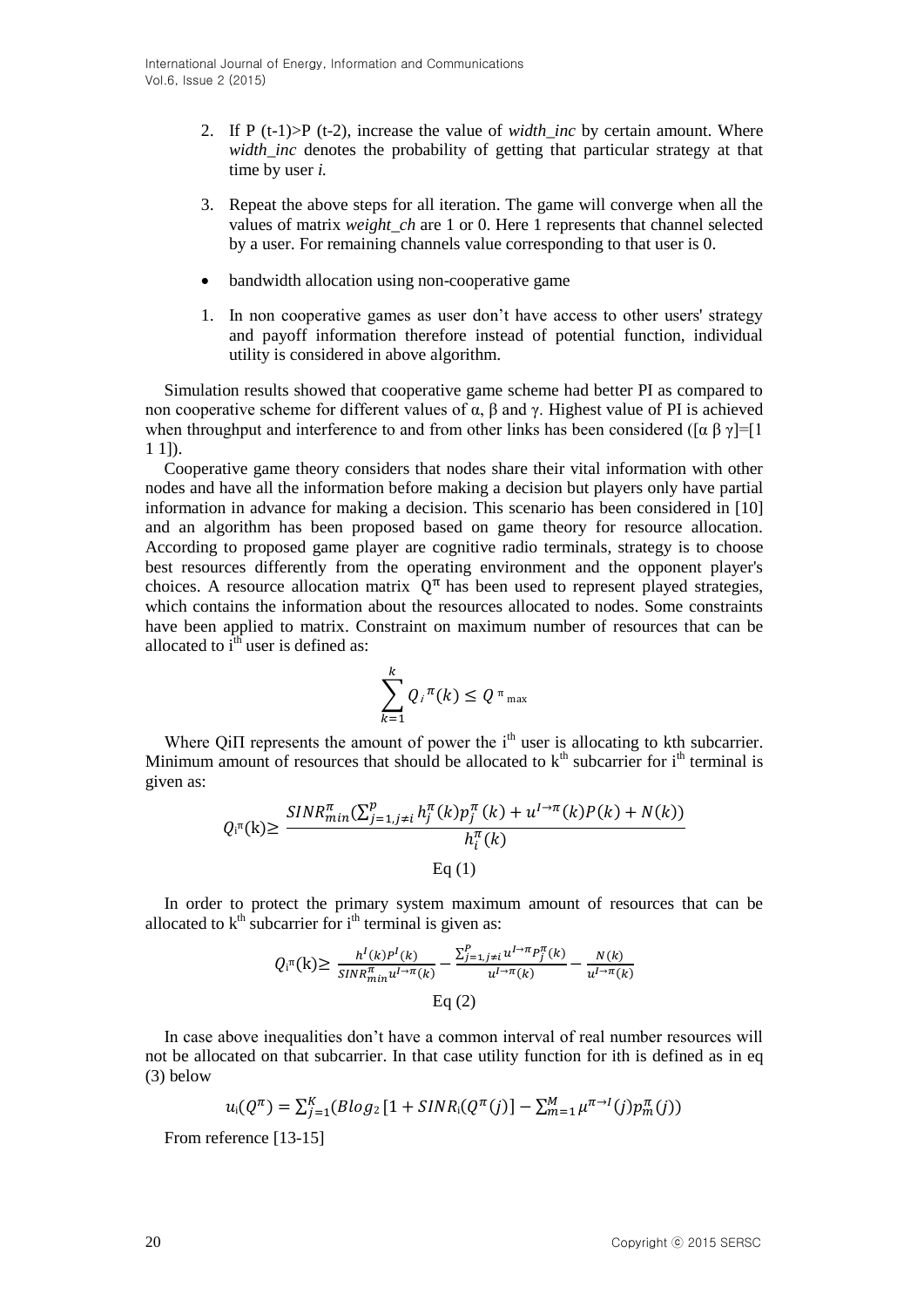$$
u_i(Q^{\pi}) = \frac{\max \min}{p_i p_j} [ \pi_i (p_i, p_j w_i w_j) + \pi_j (p_i, p_j w_i w_j) ]
$$
  
= 
$$
\frac{\max \min}{p_i p_j} [ p_i(\beta_i - \gamma_i p_i) - w_i(\beta_i - \gamma_i p_i) + p_j(\beta_j - \gamma_j p_j) - w_j(\beta_j - \gamma_j p_j) ]
$$
  
Eq (4)

Using equations  $(1)$ ,  $(2)$ ,  $(3)$  and  $(4)$  a potential function has been derived

$$
V(Q_i^{\pi}) = \max_{p_i, p_j, w_i, w_j} [p_i(\beta_i - \gamma_i p_i) + p_j(\beta_j - \gamma_j p_j) - \lambda c_{si}(\beta_i - \gamma_i p_i) - \lambda c_{si}(\beta_j - \gamma_j p_j)]
$$
  
=  $\sum_{j=1}^{K} (B \log_2 [\alpha_i(k) + h_i^{\pi}(k) p_i^{\pi}(k)] - \mu_i^{\pi \to I}(j) p^{\pi}(j) - \beta_i(j) - N(j)$ 

The algorithm proposed in [10] achieves higher rates but it cannot be implemented in disturbed way. Its practical use is also not possible as its complexity rises exponentially with raise in number of users. In order to achieve global optimization for distributed channel selection author in [11] proposed a POMDP and a game theoretic framework. This model maximizes the network throughput and minimizes network collision. POMDP is generalization of MDP. This new spectrum sharing model enhances the cooperation between users of network and reduces collision. POMDP determines the access probability of each unlicensed user and reduces the collision with licensed users. Potential game theoretic framework and joint strategy fictitious play determines the access probability of unlicensed user and reduces the collision with other unlicensed users. This enables the cooperation between licensed users and multiple unlicensed users.

A spectrum management model has been proposed by [12] using game theory (SMG) and without game theory considering network performance. SMG has two stages first stage is between licensed users and used Bertrand game concept. Second stage is between licensed users and unlicensed users where stackelberg game concept has been used.

Stackelberg consider licensed users as leader and unlicensed users as follower. Information and strategy sets are defined for both licensed and unlicensed users as QL IL QF IF. Initially Qf=IL. Initial strategy chosen by leader is denoted by qL0 where qL0ϵqL subset of QL Strategy chosen by follower in response to leader is called reaction strategy and is denoted by  $qF^* \in QF$  that maximize its payoff UF.

> $q_F = max U_F(q_F; q_{L0})$  $q_{L*}=max U_{L}(q_{L}; q_{F*})$

After knowing reaction strategy leader chooses a strategy belonging to subset qL of QL that maximize its payoff UL. To optimize utility function of follower (UF) licensed user chooses the price Pbi for spectrum b and unlicensed users selects the best size if spectrum which has higher level of QoS. Based on Bertrand game in this model, the licensed users set different prices that allow unlicensed user to select the lowest price among the offered prices. A price is set by each licensed as given in equation below based on α value. Each LU's objective is to maximize its utility by getting more unlicensed users.

Utility function of unlicensed user consists of five parts:

- i. Satisfaction of its own transmission
- ii. Revenue from selling spectrum to the secondary user
- iii. Profit
- iv. The corresponding payment to the base station
- v. The performance loss due to the shared spectrum with the secondary users.